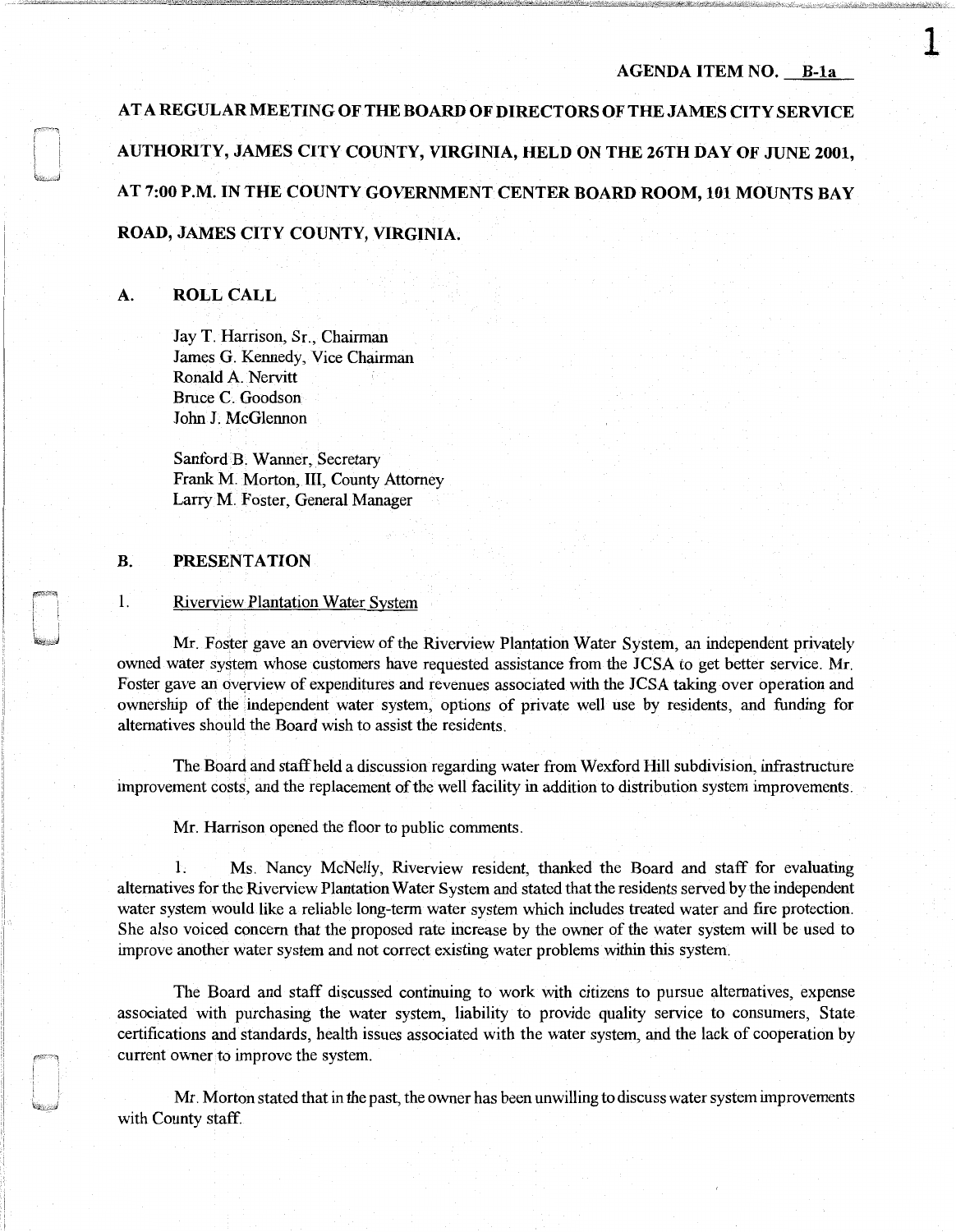The Board and staff continued to discuss alternatives to purchasing the water system, types of water systems improvements such as adequate water pressure for fire fighting and potability, sinking wells into the Chichahominy-Piney Point Aquifer, tap fees, water rates forthe independent water system vs. JCSA, and five other independent water systems that the JCSA has purchased.

# **D. CONSENT CALENDAR**

Mr. Goodson made a motion to adopt the items on the Consent Calendar.

The motion passed by unanimous voice vote.

# 1. Minutes

- a. May 22, 2001, Regular Meeting
- 2. Contract Amendment Pump Engineering Sales and Service (K00-034)

#### **RESOLUTION**

## CONTRACT AMENDMENT - PUMP ENGINEERING

#### SALES AND SERVICE (K00-034)

- WHEREAS, on January 20, 2000, the James City Service Authority entered into a \$97,881.50 contract with Pump Engineering Sales and Service to perform work at ten well facilities; and
- WHEREAS, as a result of unforseen circumstances significant additional work was required to keep the wells in service increasing the contract to \$250,000.
- NOW, THEREFORE, BE IT RESOLVED that the Board of Directors of the James City County Service Authority, James City County, Virginia, authorizes an increased Contract Number K00-034 with Pump Engineering Sales and Service to \$250,000.
- 3. Contract Amendment- Groundwater Treatment Facility- Sydnor Hydro (Co. No. 01-1004)

## **RESOLUTION**

## CONTRACT AMENDMENT- GROUNDWATER TREATMENT FACILITY-

#### SYDNORHYDRO (CONTRACT NO. 01-1004)

WHEREAS, the James City Service Authority awarded a contract in the amount of \$527,750 to Sydnor Hydro for the construction of three monitoring wells and one production well that will support a proposed Groundwater Treatment Facility; and 1

WHEREAS, due to unforseen conditions the scope for the project was amended to change the production well from the Middle to the Lower Potomac Aquifer increasing the scope of the project and overall costs of the project by \$168,898; and

D , .

n u . "

**430**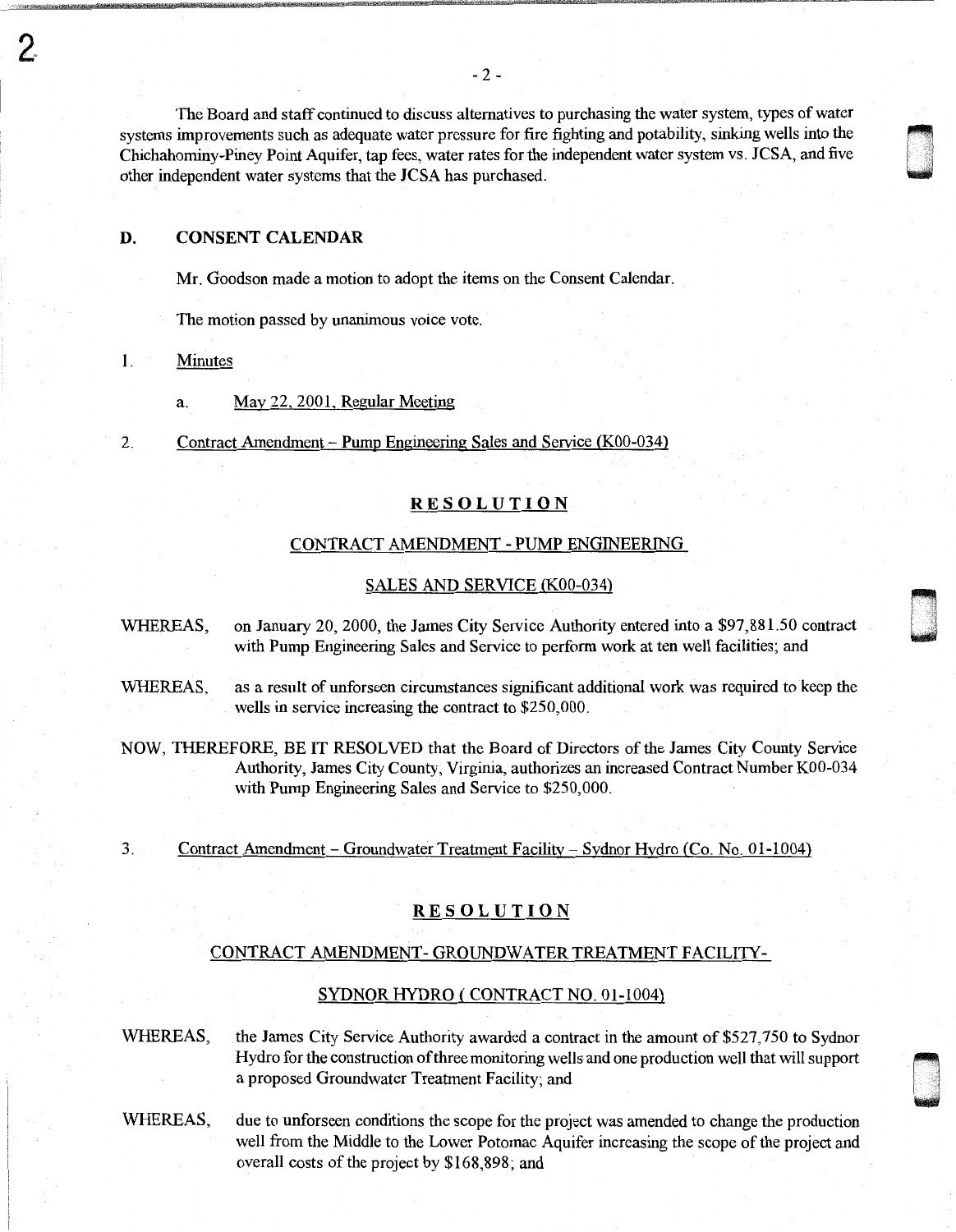- WHEREAS, the County's purchasing policy requires Board of Director's approval for this level change in contract amount.
- NOW, THEREFORE, BE IT RESOLVED that the Board of Directors of the James City Service Authority, James City County, Virginia, hereby authorizes an increase in the amount of Contract Number 01-0014 to \$696,648 to cover the costs of changes to the scope for the project.
- 4. Agreement for Relocation of Easement St. Martin's Episcopal Church

# **RESOLUTION**

## AGREEMENT FOR RELOCATION OF EASEMENT - ST. MARTIN'S EPISCOPAL CHURCH

- WHEREAS, St. Martin's Episcopal Church located on Jamestown Road has expanded the church facility thereby encroaching on an existing sewer easement; and\_
- WHEREAS, St. Martin's has relocated the sewer line and provided an agreement establishing a new easement and Quitclaiming the original easement.
- NOW, THEREFORE, BE IT RESOLVED that the Board of Directors of the James City Service Authority, James City County, Virginia, hereby authorizes the General Manager of the James City Service Authority to sign the Agreement for the Relocation of Easement with St. Martin's Episcopal Church.
- 5. Award- First Colony Water and Sewer Rehabilitation

# RESOLUTION

## CONTRACT AWARD - FIRST COLONY WATER AND SEWER REHABILITATION

- WHEREAS, the James City Service Authority intends to rehabilitate the water and sewer system serving the First Colony neighborhood; and
- WHEREAS, proposal for engineering services were publicly solicited with 17 firms responding of which six firms were selected to submit formal proposals; and
- WHEREAS, after review of the proposals and interviews with all firms, Woolpert L.L.P. was selected as the firm most capable of providing the necessary engineering services, for a negotiated fee of \$258,924 to complete the scope of services for the project.
- NOW, THEREFORE, BE IT RESOLVED that the Board of Directors of the James City County Service Authority, James City County, Virginia, hereby awards the contract for engineering services for the First Colony Water and Sewer Rehabilitation project to Woolpert L.L.P. for a fee of \$258,924.

3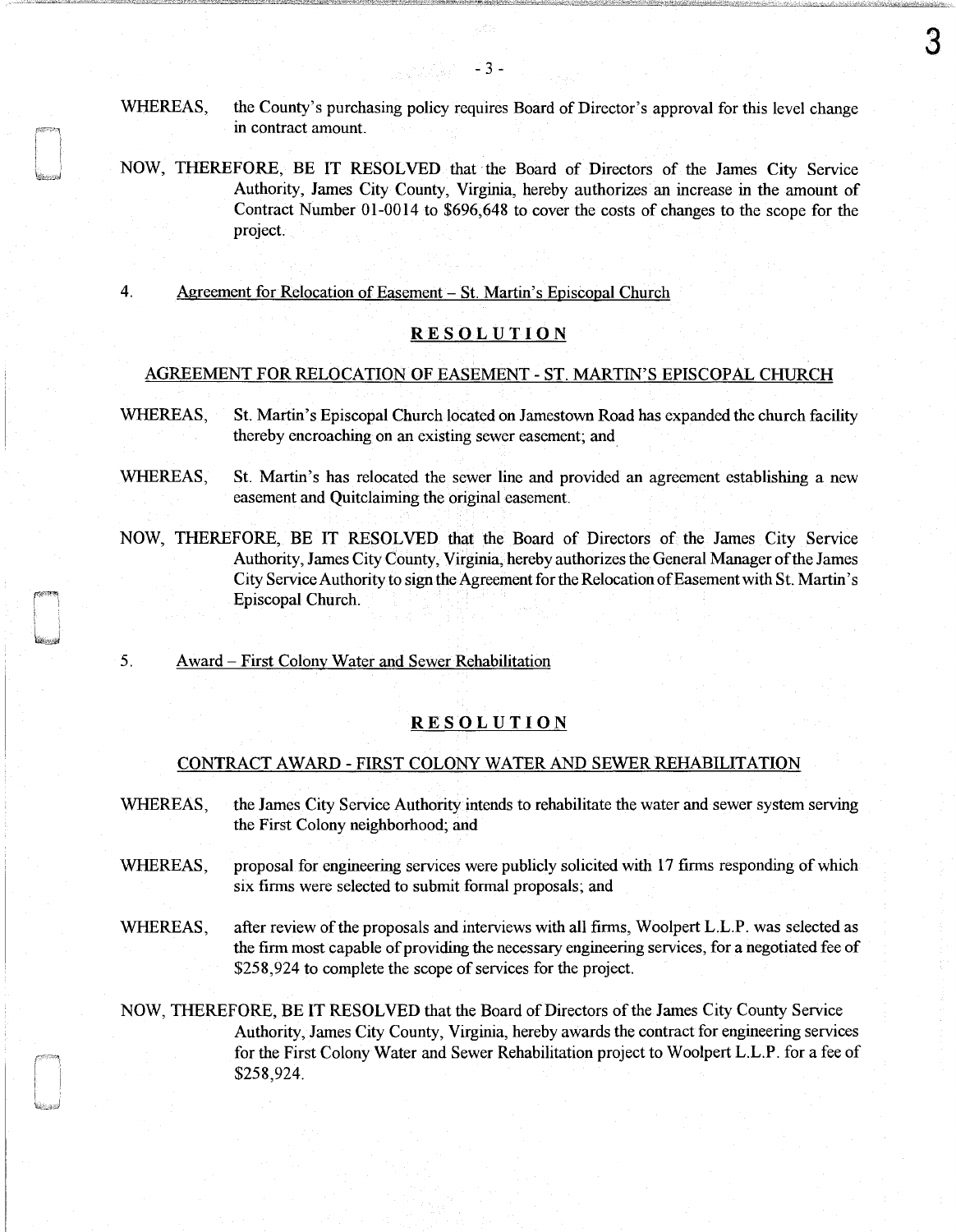# D. BOARD CONSIDERATION

4

## 1. Water Connection Requirement Waiver-Glenn B. Horner (continued from May 22. 2001)

Mr. Foster stated that Mr. Glenn Horner has requested a waiver in the JCSA' s Regulations Governing Utility Service that requires that new structures connect to the JCSA water system if public water is available. u n

Mr. Horner has paid all connection fees and provided a connection to the waterline serving his home and is using a preexisting well for water service to his home.

Staff recommends the request for waiver be denied.

The Board and staff held a discussion concerning the existing well and the subsequent building of the home on the lot, sewer charges, and Mr. Homer's claim that the well water has less health impacts than JCSA water.

Mr. Harrison invited Mr. Homer to speak.

Mr. Homer stated that the waiver request is for permission to continue to utilize well water, not necessarily disconnection from JCSA service, modified plumbing subsequent to building, and lack of notification by staff that such modifications were not permitted, and Mr. Homer's desire to continue to use well water.

The Board and staff held a brief discussion regarding custom-built homes with conformance to County standards, water meter installations and paying sewer fees, and staff review of procedures.

Mr. Nervitt made a motion to deny the waiver request.

The motion passed by a unanimous voice vote.

#### E. BOARD REQUESTS AND DIRECTIVES

Mr. McGlennon requested an update on the James Terrace work.

Mr. Foster stated that staff is reviewing the punch-list items and the contractor is repairing the work on Route 143.

Mr. Kennedy requested an update on the daily water consumption.

Mr. Foster stated that the weather has been cool with low humidity and the water consumption rate has been 4.5-million gallons-per-day. Mr. Foster also stated that the Toano well facility is back on-line.

# F. ADJOURNMENT

Mr. Kennedy made a motion to adjourn.

The motion passed by a unanimous voice vote.

- 4 -